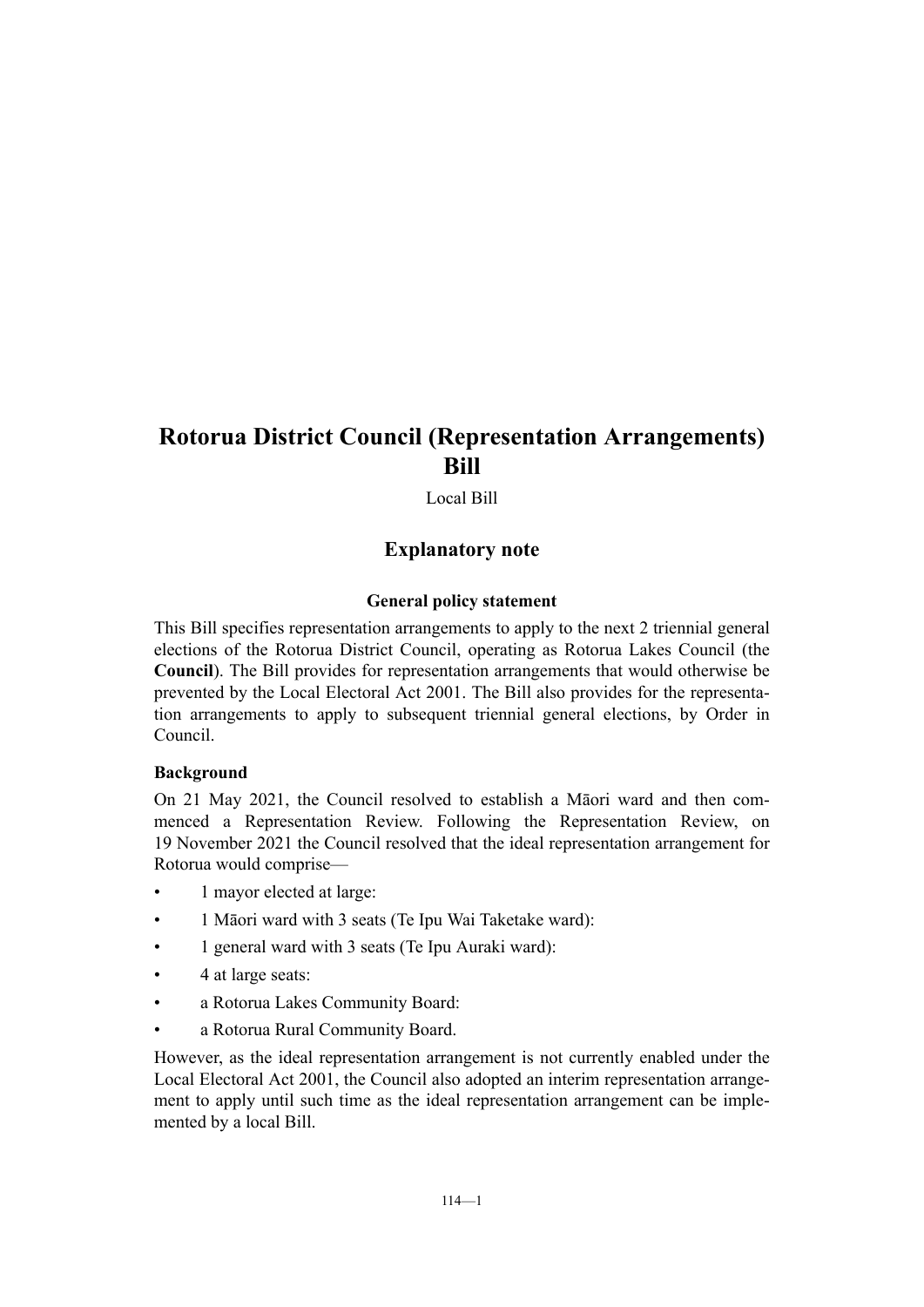#### **Reasons for local Bill**

The Council's ideal representation arrangement is currently prevented by clause 2 of Schedule 1A of the Local Electoral Act 2001 as it does not satisfy the formula currently specified for calculating the number of Māori ward members of the Council.

### **Purpose of Bill**

The purpose of this Bill is to provide for the Council's ideal representation arrangement to apply for the 2 triennial general elections following the Bill coming into force. The Council considers that this representation arrangement provides for fair and effective representation.

The Bill also provides for this representation arrangement to be extended to subsequent triennial general elections by the Governor-General by Order in Council, following notification by the Council and consideration by the Minister of Local Government (the **Minister**).

#### **Clause by clause analysis**

*Clause 1* is the Title clause.

*Clause 2* relates to commencement. The Bill, once enacted, is to come into force on the day after the date of the Royal assent. However, if assent occurs after 1 June in a year in which a general election must be held in accordance with section 10(2) of the Local Electoral Act 2001, the Bill will come into force on the later of—

- the day after the date on which it receives the Royal assent; and
- the day after the date specified in that section as the day on which the election must be held.

# **Part 1 Preliminary provisions**

*Clause 3* sets out the purposes of this Bill. These are to—

- provide for a representation arrangement for the Rotorua District Council com‐ prising—
	- 1 Māori ward; and
	- 1 general ward; and
	- membership of the Rotorua District Council as follows:
		- 3 members elected from the Māori ward; and
		- 3 members elected from the general ward; and
		- 4 members and 1 mayor elected by the district of the Council (the **Rotorua District**) as a whole; and
	- a community to be known as the Rotorua Lakes Community and a Rotorua Lakes Community Board; and

 $\mathcal{L}$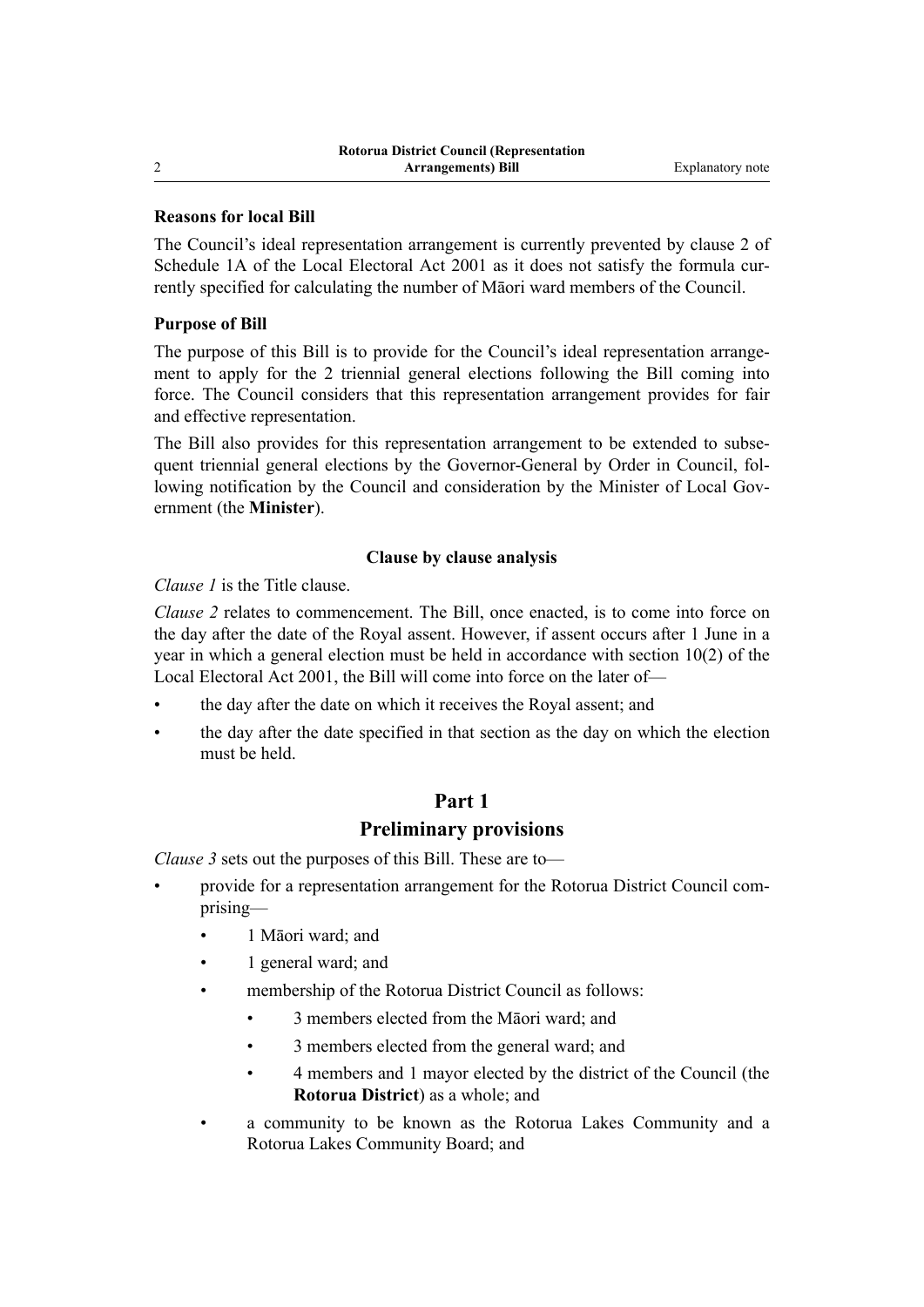- a community to be known as the Rotorua Rural Community and a Rotorua Rural Community Board; and
- modify the application of the Local Electoral Act 2001 to the Council.

*Clause 4* defines certain words and expressions that are used in the Bill.

*Clause 5* provides that the Bill binds the Crown.

# **Part 2**

# **Representation arrangements**

# Subpart 1—Application

*Clause 6* stipulates that the provisions in the Bill apply to the 2 triennial general elections (including any associated election) following the commencement of the Bill.

*Clause 7* provides that the Governor-General may, by Order in Council, on the recommendation of the Minister, extend the application of the Bill beyond the 2 triennial general elections (as stipulated in *clause 6*) to any subsequent triennial general election and any associated election.

# Subpart 2—Wards, communities, and representation arrangements

*Clause 8* declares the division of the Rotorua District into the following 2 wards:

- 1 Māori ward called the Te Ipu Wai Taketake ward:
- 1 general ward called the Te Ipu Wai Auraki ward.

*Clause 9* declares the constitution of the following 2 communities, as delineated on plans deposited with the Local Government Commission:

- Rotorua Lakes Community:
- Rotorua Rural Community.

*Clause 10* provides the representation arrangements for the Council, a Rotorua Lakes Community Board, and a Rotorua Rural Community Board, with members of the council and boards elected and appointed as specified in that clause.

*Clause 11* provides that the Governor-General may, by Order in Council, on the recommendation of the Minister, alter boundaries of the communities created by *clause 9*.

# Subpart 3—Relationship with other Acts

*Clause 12* provides the general relationship of the provisions in the Bill with that of the following Acts:

- Local Electoral Act 2001:
- Local Government Act 1974:
- Local Government Act 2002.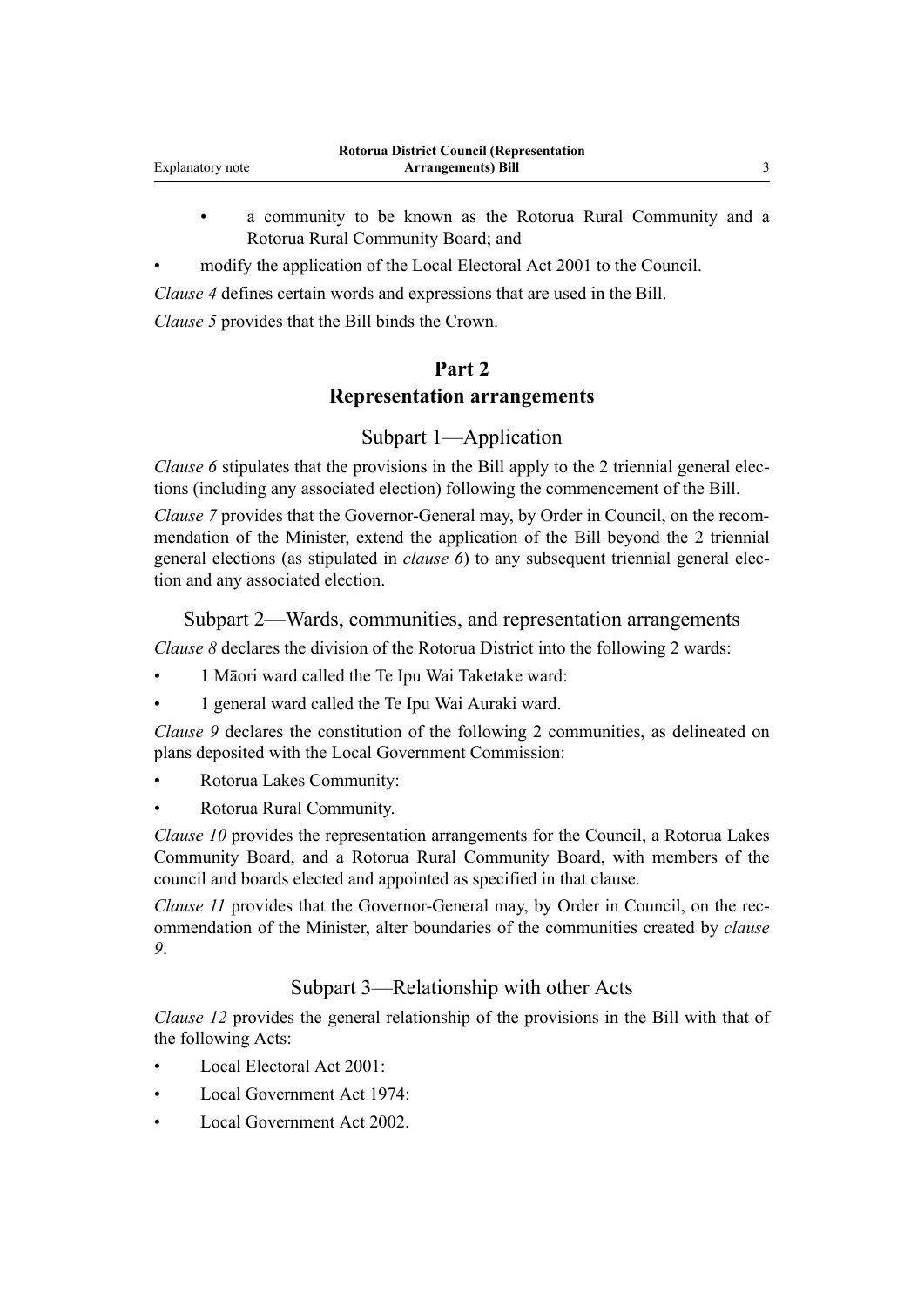# Subpart 4—Other provisions

*Clause 13* provides that nothing in the Bill limits the Council's capacity to enter into co-governance arrangements with local iwi, including Te Tatau o Te Arawa Charit‐ able Trust.

*Clause 14* requires the Council to send a copy of the Bill, once enacted, to the persons listed in section 19Y(2) of the Local Electoral Act 2001. The Council must discharge this obligation as soon as practicable after the Act comes into force.

4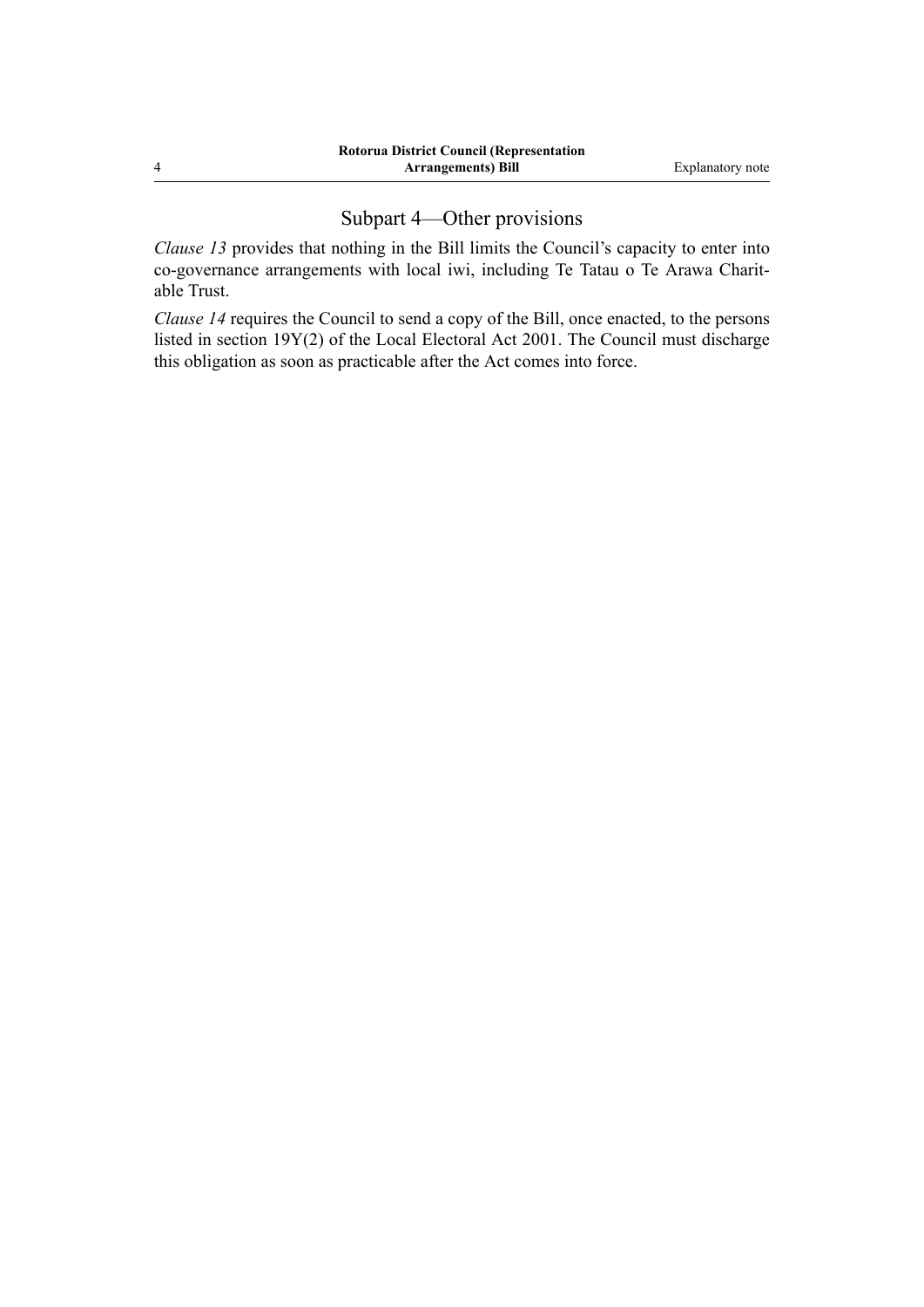# *Tāmati Coffey*

# **Rotorua District Council (Representation Arrangements) Bill**

Local Bill

# **Contents**

|                |                                                               | Page           |
|----------------|---------------------------------------------------------------|----------------|
| $\mathbf{1}$   | Title                                                         | $\overline{2}$ |
| $\overline{2}$ | Commencement                                                  | $\overline{2}$ |
|                | Part 1                                                        |                |
|                | <b>Preliminary provisions</b>                                 |                |
| 3              | Purposes                                                      | $\overline{2}$ |
| $\overline{4}$ | Interpretation                                                | $\overline{c}$ |
| 5              | Act binds the Crown                                           | $\overline{3}$ |
|                | Part 2                                                        |                |
|                | <b>Representation arrangements</b>                            |                |
|                | Subpart 1-Application                                         |                |
| 6              | Application of Act                                            | 3              |
| 7              | Application of Act may be extended by Order in Council        | $\overline{3}$ |
|                | Subpart 2—Wards, communities, and representation arrangements |                |
| 8              | Wards created                                                 | $\overline{4}$ |
| 9              | Communities created                                           | $\overline{4}$ |
| 10             | Representation arrangements                                   | $\overline{4}$ |
| 11             | Boundaries of communities may be altered by Order in Council  | 5              |
|                | Subpart 3-Relationship with other Acts                        |                |
| 12             | Act to be read with other specified Acts                      | 5              |
|                | Subpart 4—Other provisions                                    |                |
| 13             | Co-governance                                                 | 6              |
| 14             | Council must send copy of Act to certain persons              | 6              |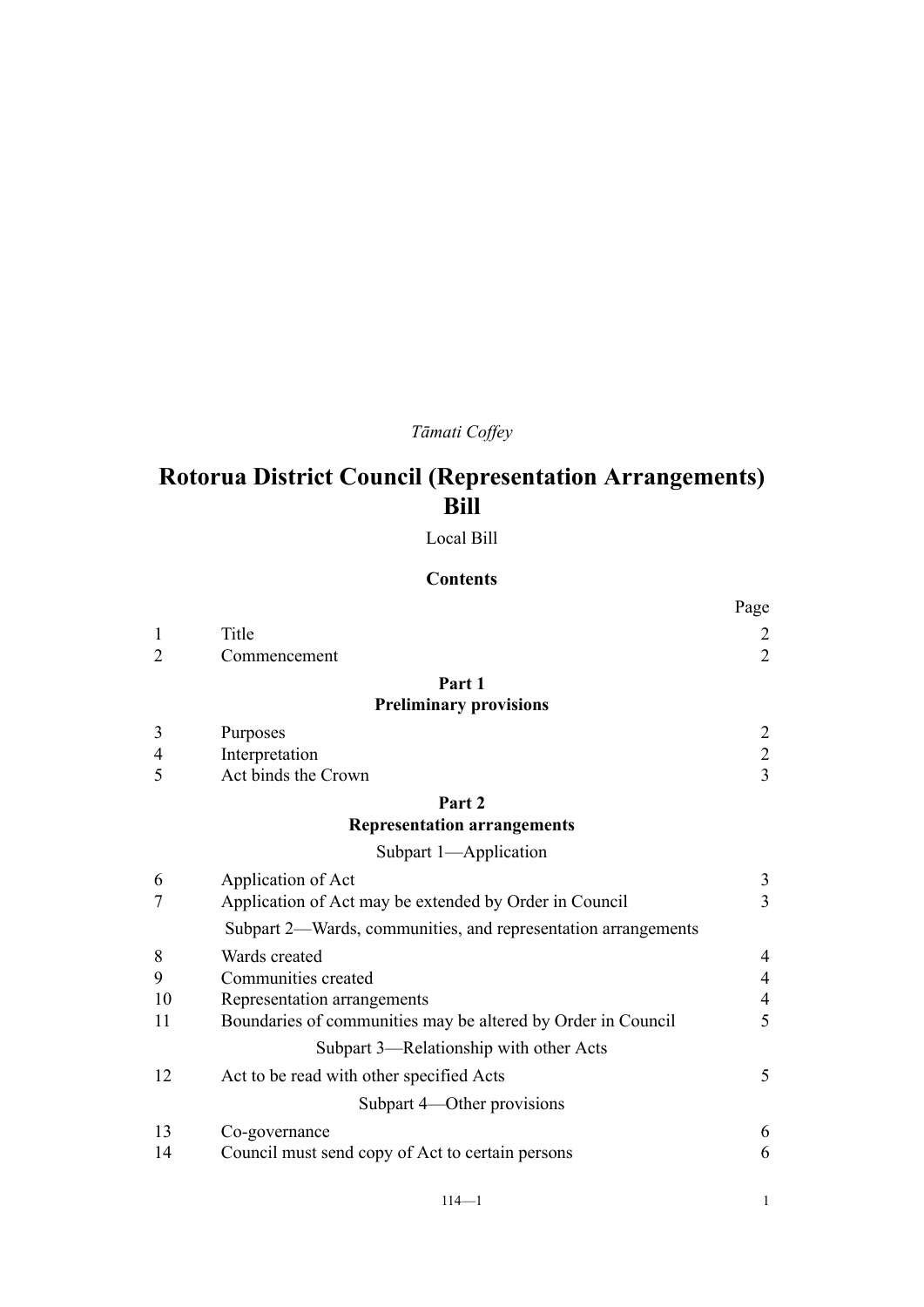# <span id="page-5-0"></span>**The Parliament of New Zealand enacts as follows:**

#### **1 Title**

This Act is the Rotorua District Council (Representation Arrangements) Act 2022.

#### **2 Commencement** 5

- (1) This Act comes into force on the day after the date on which it receives the Royal assent.
- (2) However, if Royal assent is given after 1 June in a year specified in section 10(2) of the Local Electoral Act 2001 as a year in which a general election must be held, this Act comes into force on the later of — 10
	- (a) the day after the date on which it receives the Royal assent; and
	- (b) the day after the date specified in that section as the day on which the election must be held.

# **Part 1 Preliminary provisions** 15

**3 Purposes**

The purposes of this Act are to—

- (a) provide for the Council to have a representation arrangement compris‐ ing—
	- (i) 1 Māori ward; and 20
	- (ii) 1 general ward; and
	- (iii) membership of the Council as follows:
		- (A) 3 members elected from the Māori ward; and
		- (B) 3 members elected from the general ward; and
		- (C) 4 members and 1 mayor elected by the District as a whole; 25 and
	- (iv) a community to be known as the Rotorua Lakes Community and a Rotorua Lakes Community Board; and
	- (v) a community to be known as the Rotorua Rural Community and a Rotorua Rural Community Board; and 30
- (b) modify the application of the Local Electoral Act 2001 in relation to the Council.

#### **4 Interpretation**

2

(1) In this Act, unless the context otherwise requires,—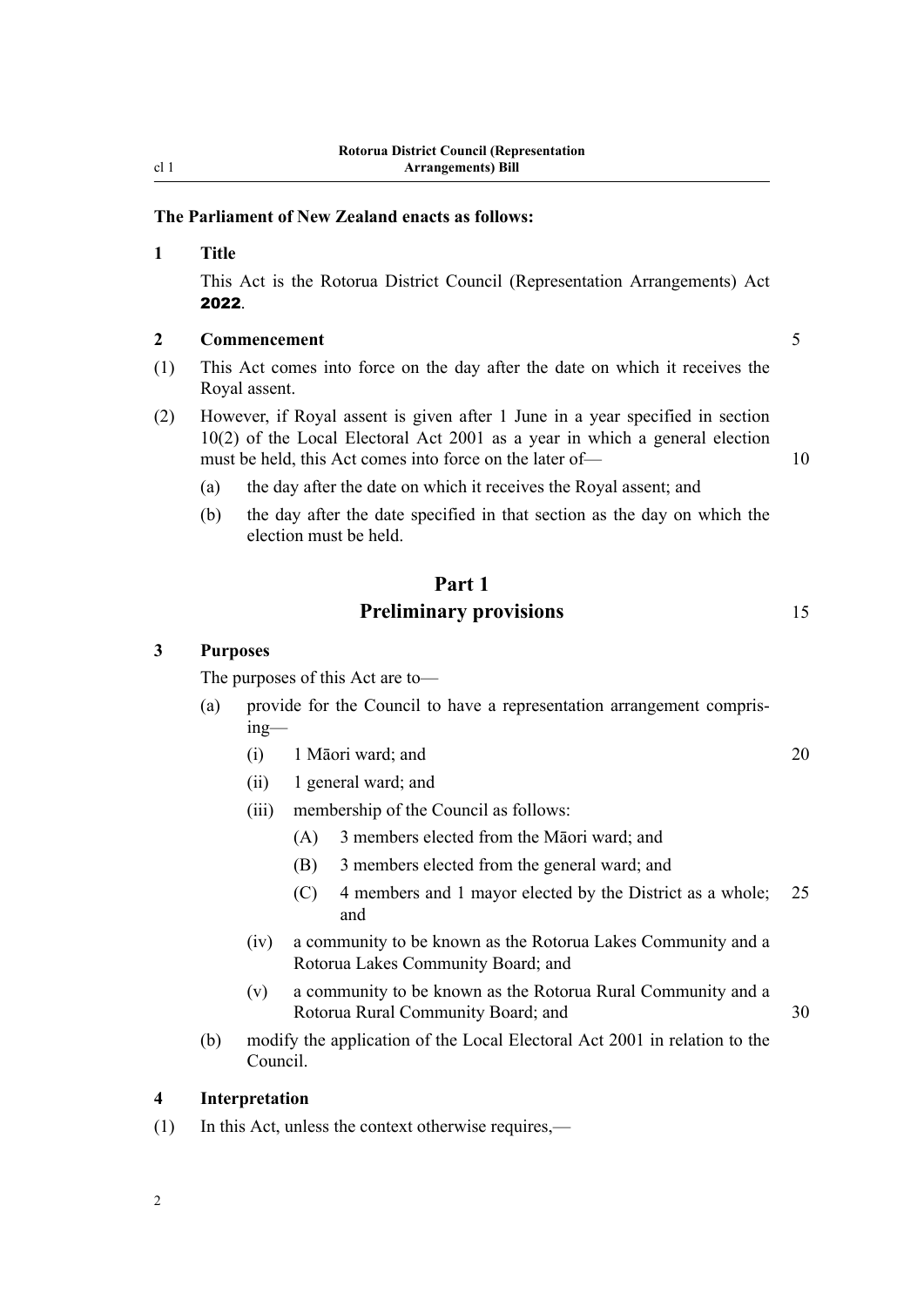<span id="page-6-0"></span>**associated election** has the same meaning as in section 19Z(5) of the Local Electoral Act 2001

**commencement date** means the date on which this Act comes into force (*see* section 2)

**Commission** has the same meaning as in section 5(1) of the Local Electoral 5 Act 2001

**Council** means Rotorua District Council, operating as Rotorua Lakes Council **District** means the district of the Council.

(2) Terms defined in the Acts specified in **section 12(1)** have the same meaning in this Act unless the context otherwise requires. 10

(3) However, if there is any inconsistency between the provisions of this Act and any provisions of the Acts referred to in section 12(1) or any regulations made under any of those Acts, this Act prevails.

# **5 Act binds the Crown**

This Act binds the Crown. 15

# **Part 2 Representation arrangements**

# Subpart 1—Application

### **6 Application of Act**

- (1) This Act applies to the 2 triennial general elections (including any associated 20 election) following the commencement date.
- (2) This section is subject to **section 7** (which relates to extending the application of this Act by Order in Council).

# **7 Application of Act may be extended by Order in Council**

(1) Despite section 6, the Governor-General may, by Order in Council made on 25 the recommendation of the Minister, extend the application of this Act to include any subsequent triennial general election (including any associated election).

#### (2) The Minister may only make a recommendation under **subsection (1)**—

- (a) upon request by the Council; and  $30$
- (b) if satisfied that,—
	- (i) at least 1 month before making any determination in accordance with **subparagraph (ii)**, the Council has given public notice of its intention to request a recommendation, in accordance with section 19M(2) of the Local Electoral Act 2001 (with all necessary 35 modifications); and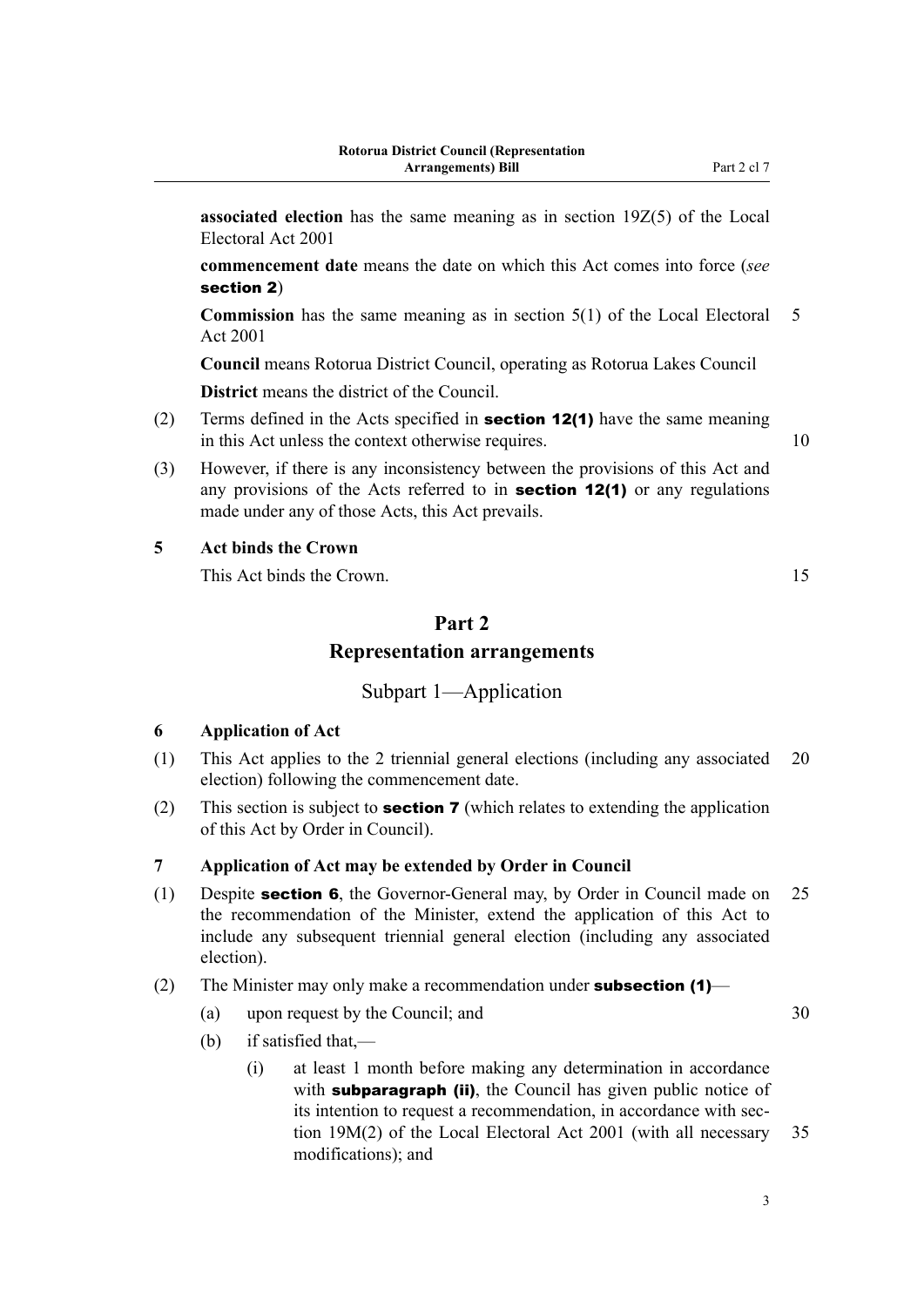- <span id="page-7-0"></span>(ii) the Council has determined that the representation arrangements set out in **section 10** provide fair representation for the electors of each ward, having regard to the communities of interest identi‐ fied in the public notice referred to in subparagraph (i).
- (3) Any Order in Council made after 1 August in the year preceding a triennial 5 general election will not apply to that triennial general election but will apply to any subsequent triennial general election.
- (4) As soon as practicable after the making of an Order in Council under this sec‐ tion, the Council must send a copy of the order to the persons listed in section 19Y(2) of the Local Electoral Act 2001. 10

Subpart 2—Wards, communities, and representation arrangements

#### **8 Wards created**

- (1) The District is divided into 1 Māori ward to be known as Te Ipu Wai Taketake ward and 1 general ward to be known as Te Ipu Wai Auraki ward.
- (2) The boundaries of Te Ipu Wai Taketake ward and Te Ipu Wai Auraki ward are 15 the same as the boundaries of the District.
- (3) The wards created in **subsection (1)** are treated as wards established under section 19Z of the Local Electoral Act 2001.

#### **9 Communities created**

- (1) A community is constituted, to be known as the Rotorua Lakes Community, 20 comprising the area delineated on LG-024-2016-Com-1 deposited with the Commission.
- (2) A community is constituted, to be known as the Rotorua Rural Community, comprising the area delineated on LG-024-2016-Com-2 deposited with the Commission. 25
- (3) The communities created in **subsections (1) and (2)** are treated as communities constituted under sections 19H and 19J of the Local Electoral Act 2001.

#### **10 Representation arrangements**

- (1) Members of the Council are to be elected as follows:
	- (a) 3 members by the electors of the Te Ipu Wai Taketake ward: 30
	- (b) 3 members by the electors of the Te Ipu Wai Auraki ward:
	- (c) 4 members by the electors of the District as a whole:
	- (d) a mayor by the electors of the District as a whole.
- (2) A Rotorua Lakes Community Board is to be formed as follows:
	- (a) 4 members elected by the electors of the Rotorua Lakes Community as a 35 whole:
	- (b) 1 member from the Council to be appointed by the Council.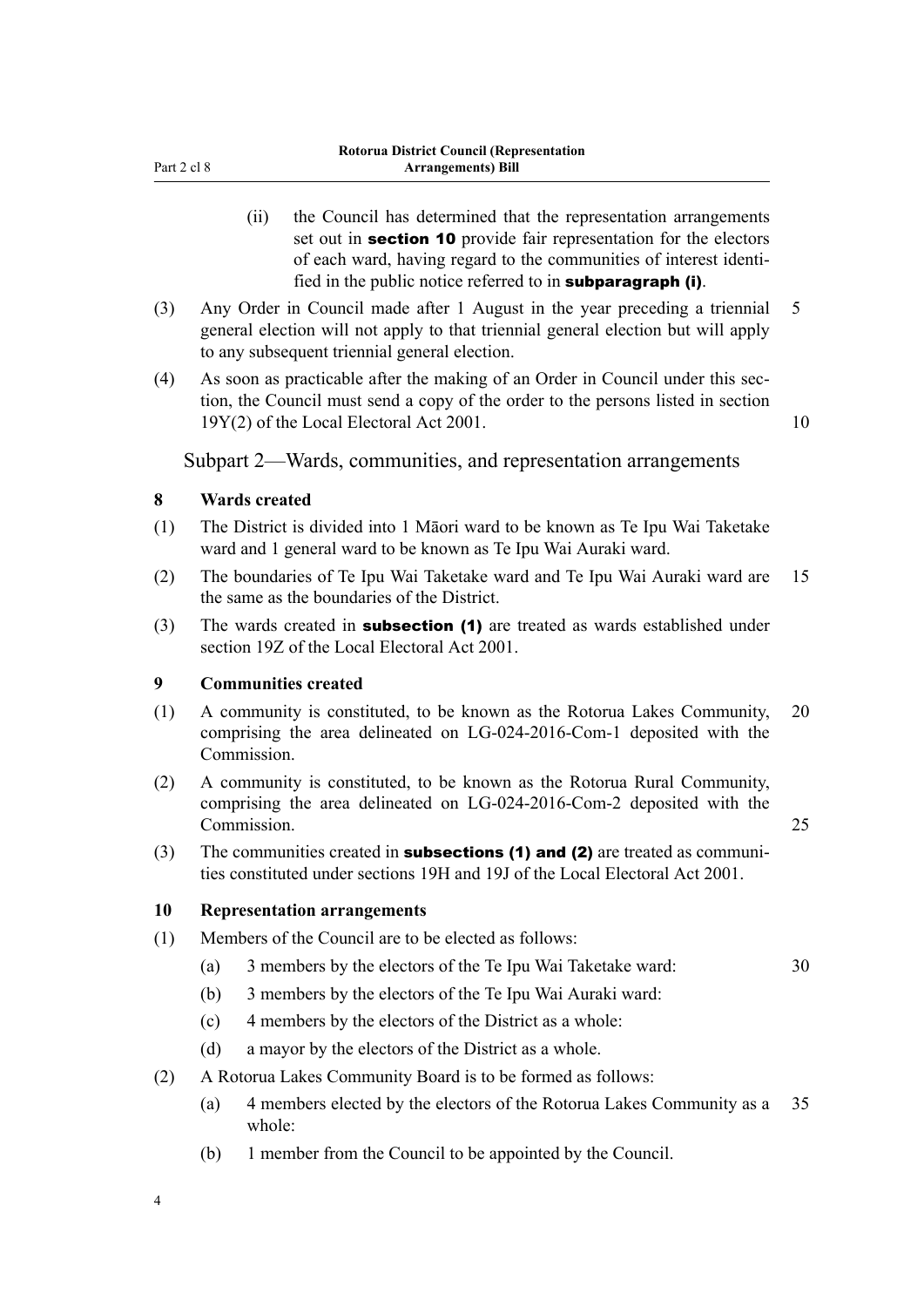<span id="page-8-0"></span>

| (3) | A Rotorua Rural Community Board is to be formed as follows:                                                                                                       |                           |                                                                                                                                                                      |    |  |  |
|-----|-------------------------------------------------------------------------------------------------------------------------------------------------------------------|---------------------------|----------------------------------------------------------------------------------------------------------------------------------------------------------------------|----|--|--|
|     | (a)                                                                                                                                                               | whole:                    | 4 members elected by the electors of the Rotorua Rural Community as a                                                                                                |    |  |  |
|     | (b)                                                                                                                                                               |                           | 1 member from the Council to be appointed by the Council.                                                                                                            |    |  |  |
| 11  | Boundaries of communities may be altered by Order in Council                                                                                                      |                           |                                                                                                                                                                      |    |  |  |
| (1) | The Governor-General may, by Order in Council made on the recommendation<br>of the Minister, alter the boundaries of the communities referred to in section<br>9. |                           |                                                                                                                                                                      |    |  |  |
| (2) | The Minister may only make a recommendation under <b>subsection <math>(1)</math></b>                                                                              |                           |                                                                                                                                                                      |    |  |  |
|     | (a)                                                                                                                                                               |                           | if the application of this Act has been extended by an Order in Council<br>made under <b>section 7</b> ; and                                                         | 10 |  |  |
|     | (b)                                                                                                                                                               |                           | upon request by the Council; and                                                                                                                                     |    |  |  |
|     | (c)                                                                                                                                                               |                           | if satisfied that the Council has determined that the proposed alterations<br>will provide for fair and effective representation for individuals and<br>communities. | 15 |  |  |
| (3) | The provisions of <b>section 7(3) and (4)</b> apply to an Order in Council made<br>under this section.                                                            |                           |                                                                                                                                                                      |    |  |  |
|     |                                                                                                                                                                   |                           | Subpart 3—Relationship with other Acts                                                                                                                               |    |  |  |
| 12  | Act to be read with other specified Acts                                                                                                                          |                           |                                                                                                                                                                      |    |  |  |
| (1) | The following Acts must be read in conjunction with, and subject to, this Act:                                                                                    |                           |                                                                                                                                                                      |    |  |  |
|     | (a)                                                                                                                                                               | Local Electoral Act 2001: |                                                                                                                                                                      |    |  |  |
|     | (b)                                                                                                                                                               |                           | Local Government Act 1974:                                                                                                                                           |    |  |  |
|     | (c)                                                                                                                                                               |                           | Local Government Act 2002.                                                                                                                                           |    |  |  |
| (2) | The Acts specified in <b>subsection (1)</b> and any regulations made under those<br>Acts apply accordingly and with any necessary modifications.<br>25            |                           |                                                                                                                                                                      |    |  |  |
| (3) | In particular, in relation to any election to which this Act applies,—                                                                                            |                           |                                                                                                                                                                      |    |  |  |
|     | (a)<br>section 10 applies-                                                                                                                                        |                           |                                                                                                                                                                      |    |  |  |
|     |                                                                                                                                                                   | (i)                       | despite sections 19H, 19J, and $19R(1)(b)(i)$ and (iii) and Schedule<br>1A of the Local Electoral Act 2001; and                                                      |    |  |  |
|     |                                                                                                                                                                   | (ii)                      | in place of any requirement for the Council or Commission to<br>make a determination under those provisions; and                                                     | 30 |  |  |
|     | accordingly, on the commencement date—<br>(b)                                                                                                                     |                           |                                                                                                                                                                      |    |  |  |
|     |                                                                                                                                                                   | (i)                       | any determination made by the Council or the Commission under<br>those provisions that is inconsistent with <b>section 10</b> is treated as<br>withdrawn; and        | 35 |  |  |